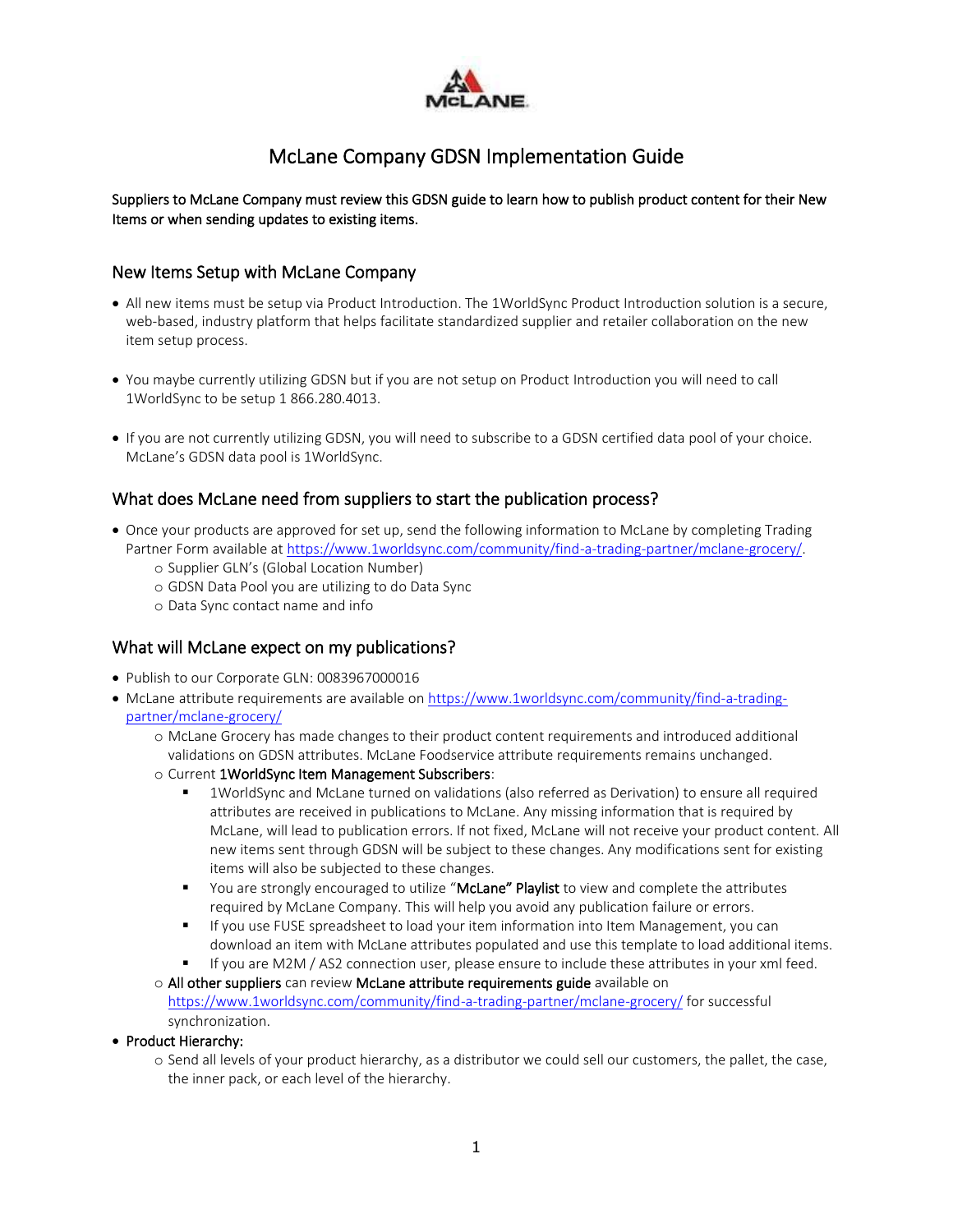

- o Please ensure BEFORE you publish a hierarchy for the first time that the number contained is accurate as well as all other attributes. If you have questions about how to publish, please contact your solution provider BEFORE publishing. If the product hierarchy is wrong it delays new item setup, the hierarchy has to be deleted, wait 25 hours, and then publish a correct product hierarchy and number contained within each hierarchy!
- Gross Weights: send gross weights on ALL levels of product hierarchy, including consumer units.
- Product Description must be populated with a detailed item description with no abbreviations.
- Send TI/HI either at the pallet level or at the case level, which is required by McLane Company.
- Brand Owner GLN and Brand Owner Name are required by McLane Company.
- Unit of Measure: 1WorldSync validates the unit of measure for Gross Weight, Net Weight, and Drained Weight which MUST BE consistent for each trade item. Drained Weight becomes required if "Net Weight" attribute is populated.
- Temperature: Maximum Temperature and Minimum Temperature are required at the highest level of item hierarchy. At Pub Node level at least one instance of "Trade Item is being stored or handled" (STORAGE\_HANDLING) as Temperature Qualifier Code should be present.
- Make sure that: gs1TradeItemIdentificationKeyValue is: The data structure assigned and marked on a physical product.
- Usage Guideline: The code entered should relate directly to the symbology physically printed on the product (barcode). This code may be either a 8, 12, 13 or 14-digit GTIN.
- If you do not publish the gs1TradeItemIdentificationKeyValue with what is physically marked on the product you will have to send a correction and we will discontinue synching items until this is corrected.
- Make sure you are publishing the dimensions of the items in accordance with GS1 requirements.
- The GPC Code is required, we must have the GPC code to publish item information to our customers.
- McLane requires some attributes on consumer units that are not required on other hierarchy levels. The attributes Drug Facts Panel, Marketing Message, and Feature Benefit are required on consumer units. o If Drug Facts Panel is populated as "Yes," then a conditional attribute is required for an image of your drug facts panel on your product.

### What additional resources can I access to learn more about successfully publishing product content to McLane?

• 1WorldSync Community is built to support the suppliers with extensive resources for training, education, support, and peer-to-peer networking. Several knowledge articles pertaining to publication to McLane can be accessed under "Who You are Publishing to" or simply use the search feature within the Community. Currently, this service is available to 1WorldSync customers only.

### Can I get a list of items that McLane has setup for my McLane supplier number?

• Yes, please indicate your preference to receive a list of items when submitting the McLane Trading Partner form available at<https://www.1worldsync.com/community/find-a-trading-partner/mclane-grocery/>.

### How will McLane contact me to begin Data Synchronization?

- McLane will setup a GLN level subscription for your supplier ID when we are prepared to data sync with you.
- Our data sync team will send a confirmation to your data sync contact when we are ready to accept your publications; this would include a list of items we believe we purchase from you if you requested this list.